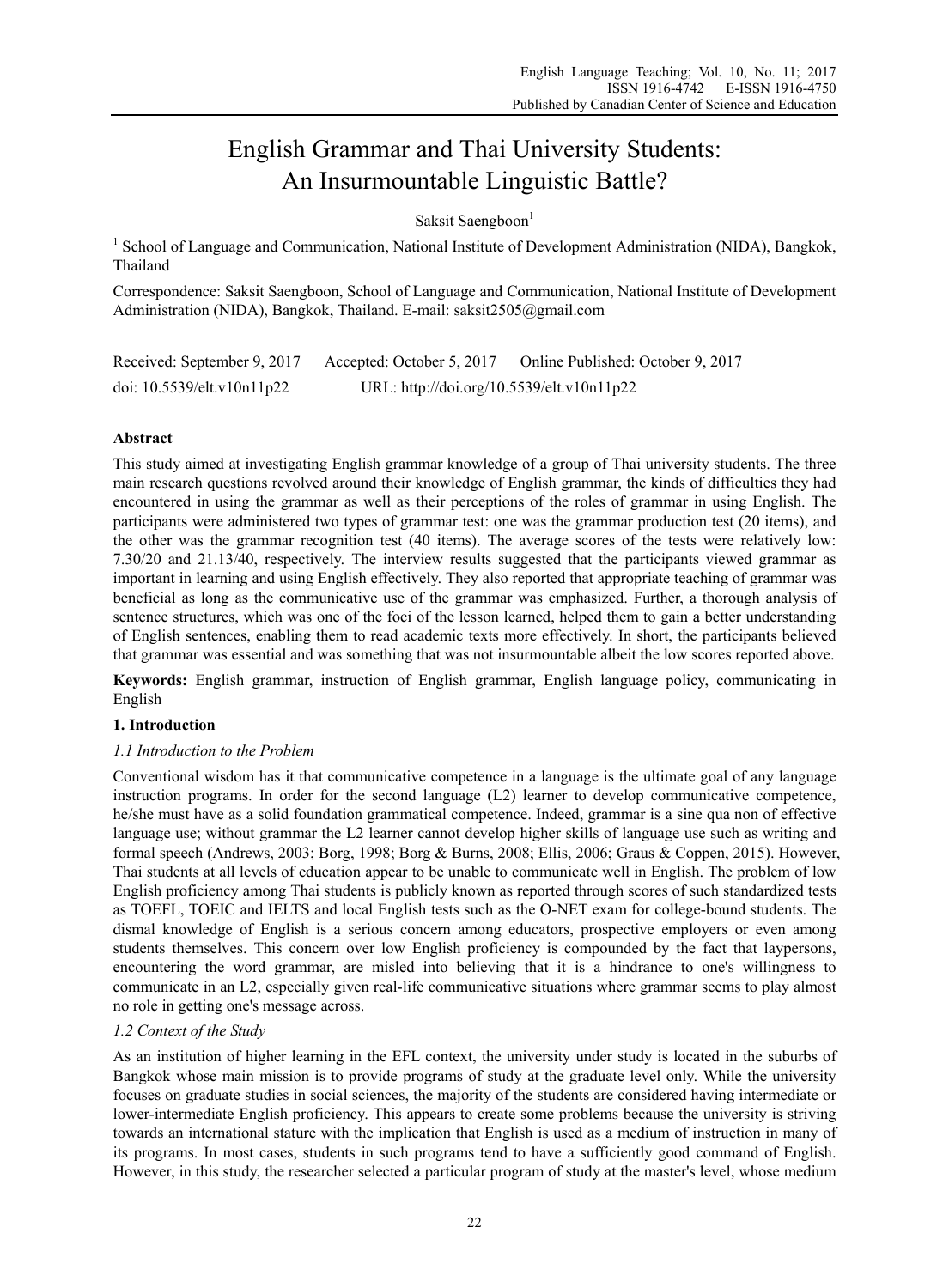of instruction is Thai. In fact, the program was selected purposively because the students were required to study English intensively in order to prepare themselves in terms of English knowledge for the study at the master's program. As far as its structure is concerned, the program lasts one-and-a half year, attended by students with a bachelor's degree, ranging from sciences such as botany to the humanities such as English from a university accredited by Thailand's Office of Higher Education. Their goal of attending the course is to develop English language proficiency that would enable them to read academic texts and to use English generally. As previously mentioned, the L2 learner's communicative competence rests upon grammatical competence. Therefore, this study focuses on the ascertaining of English grammar knowledge of the participants. Findings to be reported may shed light on the nature of grammatical knowledge of the participants and ways to enhance their grammatical competence, an important stepping stone to fuller communicative competence. Given the focus of the study, the main research questions are the following:

- 1). How do the participants perform when using English grammar?
- 2). What difficulties do the participants have in using English grammar?
- 3). What are the participants' perceptions towards grammar and its role in English language instruction?

#### **2. Literature Review**

#### *2.1 English Education in Thailand: Opportunities and Challenges*

English has been a school subject in Thailand since 1921 (Baker, 2008). In this respect, virtually all Thai students at all levels of education learn English as a foreign language (EFL), meaning that most Thai students do not have as much exposure to good quality English as do English as a second language (ESL) students who tend to use English on a daily basis. Perhaps this is a real cause of low English proficiency among Thai students. Meagre language input, coupled with a dearth of real opportunities to use English for many Thais, suggests that their knowledge of the linguistic system of English e.g. grammar knowledge—both recognition and, especially, production skills—might be questionable, especially given the fact that Thai students' English scores of standardized tests such as TOEFL, TOEIC and IELTS are relatively low compared to other nationalities.

Although English has never been a compulsory subject, it is the most selected subject of all the foreign languages on offer, namely, French, German, Japanese, and more recently Spanish as well as Korean. In fact, English is taught from grades 1 to 12 plus a year or two in college, so it is often taunted that most Thai students spend almost 13 years or so studying English only to realize that they are not communicatively competent in real situations. This deplorable state of English proficiency has been much criticized to the point that the Thai government, especially the Ministry of Education, has found this dire consequence intolerable and that drastic measures should be implemented before it is too late. Among the measures taken so far have been revamped curricula and the so-called practical training for local teachers to learn new tricks of the trade. The revamped curricula emphasize the communicative nature of language instruction, and depending on how the term "communicative" is defined, a given curriculum could end up ruling out grammar from the courses. According to Canagarajah (2012), "[t]his top-down imposition of TESOL methods without a consideration of local pedagogical traditions has led to dysfunctional classroom conditions in my parts of the world" (p. 265). Here, Canagarajah was lamenting the inclusion of communicative language teaching, a Western-conceived teaching approach, in haste. One ramification of this import of communicative language teaching is that grammar, especially explicit grammar instruction, has fallen in disfavor among publishers and teachers. As can be anticipated, no inclusion of explicit grammar instruction may, in turn, result in even lower proficiency because the students, studying English in an EFL environment, do not seem to have a good grasp of language elements that in fact could assist them in developing communicative competence.

The less emphasis on grammar teaching in Thai educational settings is an obvious example of what Canagarajah (2016) dubbed as "The Paradigm Wars" (p. 11). On the one hand, those favoring a study of language as a manifestation of communication would consider grammar alone insufficient, reflecting the following sentiment that "[w]hen no languages or values are shared by interlocutors, grammar alone cannot help us account for communicative success" (pp. 14-15). On the other hand, those following in Chomsky's footsteps argue that "…grammar is key to knowing a language; that this knowledge is located in and developed through one's innate cognition…" (p. 11). Although influential in some ways, this latter position has waned in comparison to the former. This is because the very notion of grammar has been depicted as a static system unable to accommodate real communicative use of language. Given the focus of this paper, the paradigm wars concerning language are beyond the scope of the paper. The term English grammar as used in this study refers to grammar as basic and necessary linguistic elements such as rules involving the subject-verb agreement, parts of speech and so on. Although I realize that the nature of language learning and teaching is multifaceted, making grammar a mere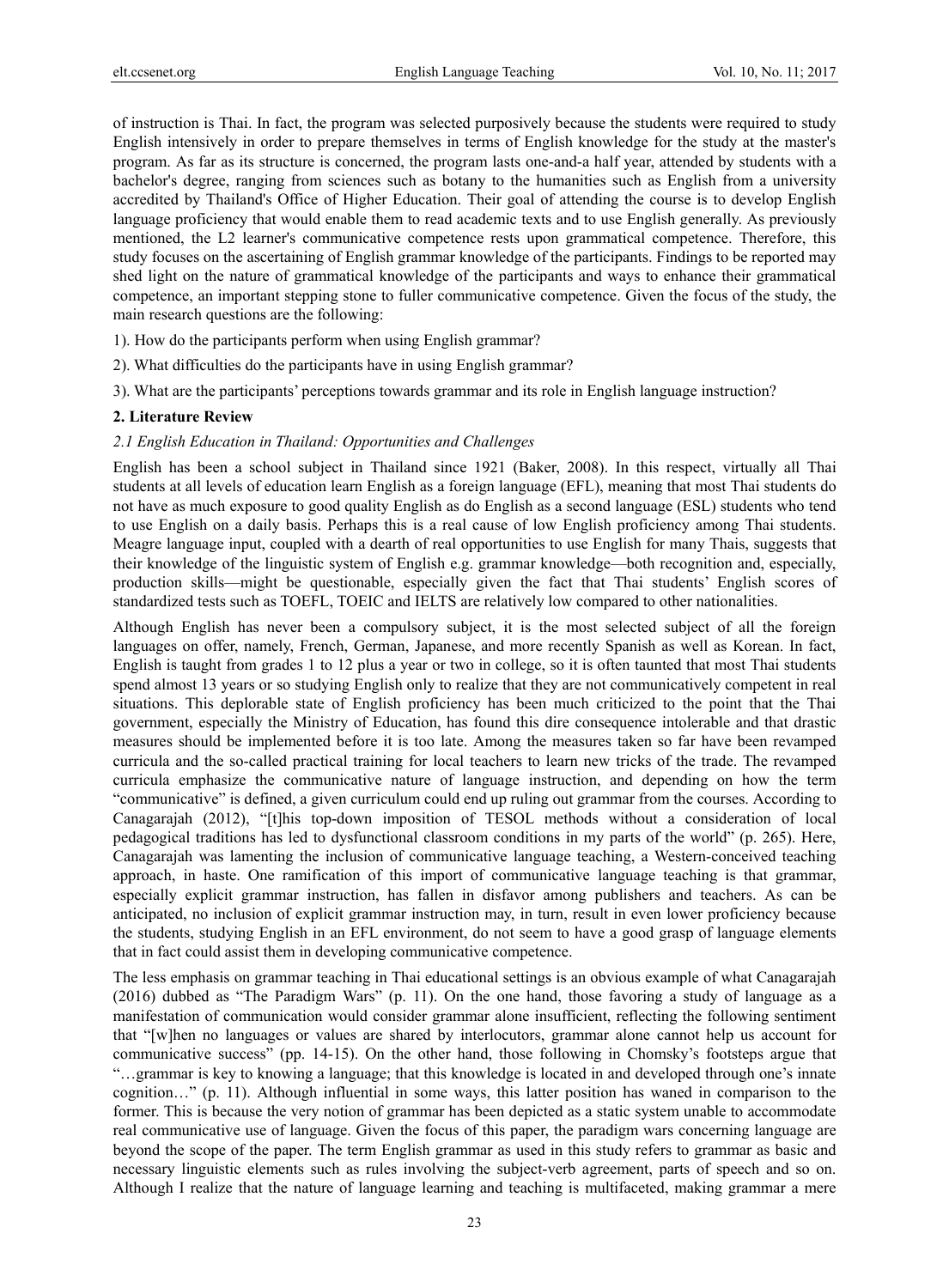linguistic semiotic resource (The Douglas Fir Group, p. 25), it is worthwhile to investigate the level of knowledge and use of English grammar because it is the very basic building blocks for a more complete (hence successful) use of language. Language use as much as language learning entails appropriately developing communicative competence. Communicative competence, originated by Hymes (1972 as cited in Richards and Rodgers, 2001) argues for the awareness and cultivation of "...what a speaker needs to know in order to be communicatively competent in a speech community" (p. 159). Although Hymes proposed this view to characterize first language acquisition and performance, L2 researchers borrowed the concept to account for the ultimate goal of L2 acquisition/learning. For example, Canale and Swain (1983) explains that communicative competence in L2 acquisition/learning encompasses the following dimensions: grammatical competence, sociolinguistic competence, discourse competence and strategic competence. They elaborated on grammatical competence as knowledge of grammar broadly defined. An example of grammatical competence is the ability to understand and use parts of speech correctly. However, grammar knowledge per se cannot assist a person to successfully use a language; that person must necessarily have the other competencies as well.

Although more recently, World Englishes or global Englishes has become increasingly important, implying that local contexts of English usage are more important than the traditional concept of "standard" English, the researcher argues that grammar still remains relevant. For World Englishes or global Englishes does not mean "wrong" English.

### *2.2 Defining Grammar*

Grammar is a system of sounds, words, sentence and meaning of a language. There are several kinds of grammar. First, prescriptive grammar refers to grammar rules stated in a grammar book. It is rules of language determining what is right and what is wrong. That is, it is about "the way that a language "ought to" be used" (Celce-Murcia at al., 2014). Second, descriptive grammar refers to grammar as used in real life situations. According to Celce-Murcia et al. descriptive grammar is "… a description of how speakers of a language actually use the language, even when it does not conform to what prescriptive grammars prescribe and proscribe" (p. 257). This type of grammar is sometimes referred to as discourse grammar, although the latter places an emphasis on language beyond the sentence level. Third, pedagogical grammar refers to grammar rules or points that are selected to be a focus of instruction. For example, grammar is taught based on the pre-determined purpose of learning rather than teaching grammar based on grammar rules without any authentic goals of usage.

For the purpose of this study, which is to learn about grammar knowledge, the researcher will refer the notion of grammar to descriptive or discourse grammar except pedagogical grammar. This is because the purpose of the study is to find out about both grammar recognition and grammar production. In addition, grammatical competence is of great importance in building up one's communicative competence, a topic to be discussed below.

# *2.3 Focus on Form vs. Focus on FormS*

According to Doughty and Williams (1989), traditionally English grammar instruction focuses on grammar forms in isolation (Focus on FormS), reflecting the long-held belief that learning English as a second or foreign language is to learn its grammatical system. This belief held sway for a number of years until the communicative approach movement took its place some 30 years ago or so. Focus on FormS is a lynchpin of traditional language teaching such as the grammar-translation method and Audio-lingualism. In the Focus on FormS classroom, time is devoted to dissecting grammar explicitly, so that the L2 learner comes to appreciate how English grammar works. A focus on meaningful communication is not prioritized. However, with the advent of communicative language teaching (CLT) (Celce-Murcia, Brinton and Ann Snow, 2014), a new trend was proposed that grammar should be taught in context, reflecting the belief that language is for communication. That is, grammaris never to stand alone. It has to be accompanied by its use in real life situations.

Many realizations of communicative language teaching such as task-based language teaching (TBLT), cooperative language teaching, and content-based language teaching are premised upon the notion of Focus on Form. It is believed that Focus on Form enables the L2 learner to see the interconnectedness of forms, functions and meanings of English grammar in a given situational use. Moreover, CLT being an approach as it is, does not preclude the role of grammar in acquiring/learning an L2 but rather grammar should be incorporated into the English class with some degree of flexibility relative to "… the contextual design and procedure of the classroom" (Ariatna, 2016). That said, it could be argued that grammar deserves a place in teaching and learning acts. As Atkinson (2017) put it, "…teaching is not simple or uniform, but rather complex and multidimensional: multiple types of activity that provide multiple types of learning opportunities" (p. 14). In the same vein, grammar teaching should be cast in this light, providing ample learning opportunities for the learner to come to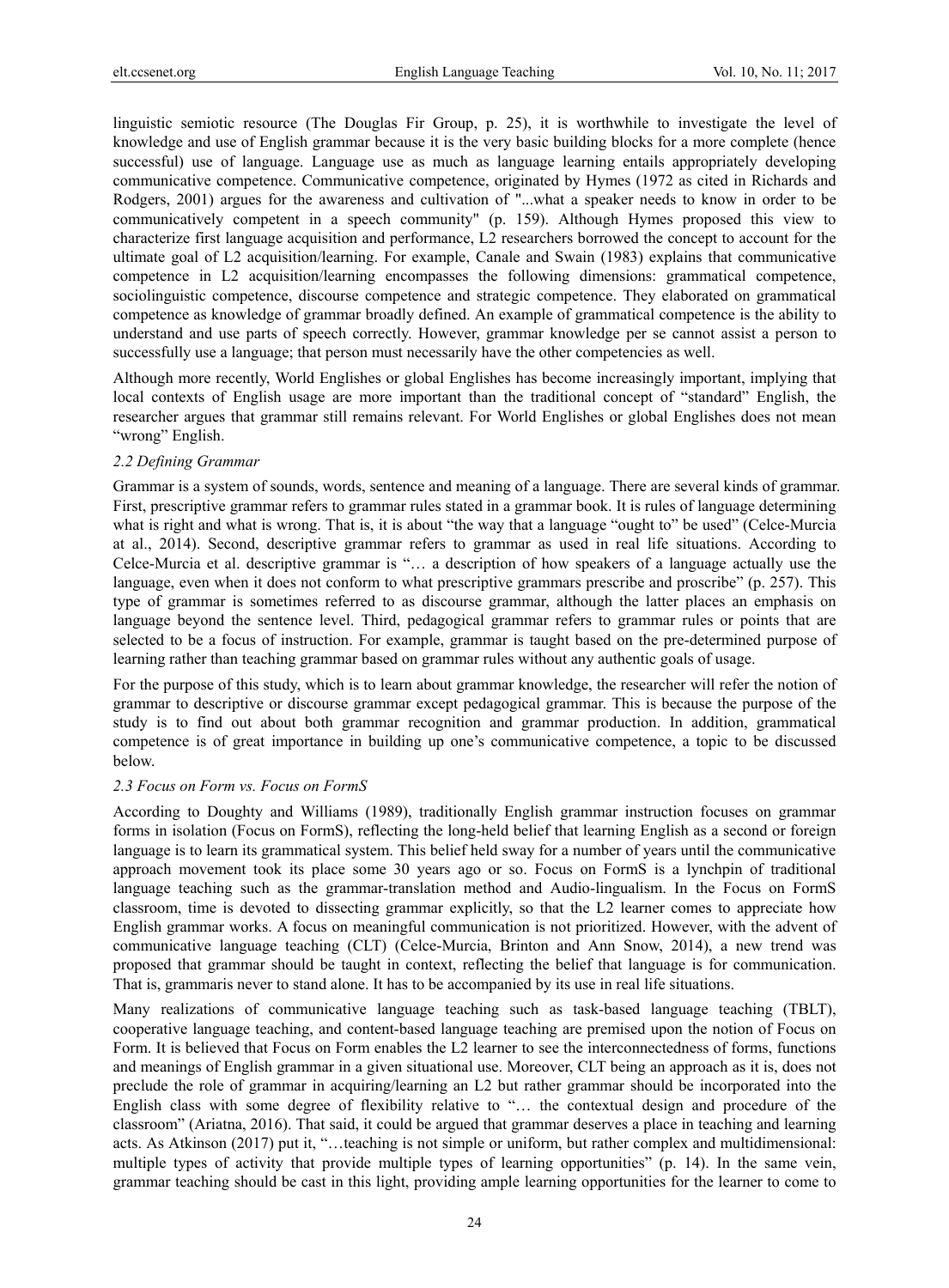terms with English grammar, a linguistic component they find it hard, if not impossible, to avoid.

# **3. Research Design**

### *3.1 Participants*

Participants consisted of an intact group of Thai graduate students (*n* = 30) who enrolled in a master's degree program at a Thai university in Bangkok. These students graduated with a bachelor's degree in various fields of study e.g., political science, management, engineering, nursing science and so on. Their common characteristic as far as English proficiency is concerned is their English ability was at the lower-intermediate level (presumably comparable to B2 level in CEFR).

### *3.2 Data Collection Techniques*

A two-pronged approach to data collection was employed. First, the participants were administered a paper-and-pencil test (60 items), comprising two main sections: one was a gap-filling task (20 items) and the other was the TOEFL paper-based test in which they were to fill in incomplete sentences and to identify correct answers relative to grammar points being tested such as subject-verb agreement, the use of pronoun, articles, adjective, adverb and so on (Appendix A). Basically, the first section of the grammar test was intended for grammar production; the second, grammar recognition. Second, based on their performances of the grammar tests, they were interviewed through email, focusing on their opinions about their own English proficiency and English education in Thailand generally (Appendix B)

As for the reliability and validity, the gap-filling task as mentioned above was rated for its appropriateness by two experts in applied linguistics. They were, for the most part, in agreement as to the suitability of the task. The second test, which was the TOEFL paper-based test items, was derived from a publicized version of the real TOEFL test administered by ETS. The interview questions employed were considered by the same two experts in applied linguistics for their suitability following the semi-structured format.

## *3.3 Data Analysis*

Results of the participants' performances in the first task were analyzed focusing on grammar rules involving each of the 60-items being tested. This was followed by an analysis of errors/mistakes they had made in the essay task with a view to determining whether there were any discrepancies in terms of recognition and production tasks. To triangulate (Merriam & Tisdell, 2016) the results, the third task, an email interview, enabled the researcher to better understand their their opinions regarding the roles of English grammar in English education generally.

# **4. Findings and Discussion**

# *4.1 The Grammar Tests*

The overall performance of the participants' on the grammar production test (20 items) was somewhat poor with a mean score of 7.30/20, a maximum score of 11 and a minimum score of 0. As for the grammar recognition test, the average score was 21.13/40, with a maximum score of 34 and a minimum score of 6. Unsurprisingly, the participants' performance of the grammar recognition test was relatively higher than that of the grammar production test. However, the mean scores of both tests suggested that the majority of the participants did not have a solid knowledge of grammar. As could be expected, the grammar production test turned out to be somewhat difficult for the participants. In some of the items, none could get the right answers. Also, various elements in those sentences could make it even harder for some participants to come up with the correct answers. For example, item 13 requires a past participial form of the verb "go," which when placed in the sentence initial position was difficult because of its marked structure. (See Appendix A). The ensuing report of findings and discussion will focus on those grammar points that appeared to be the ones the participants answered incorrectly.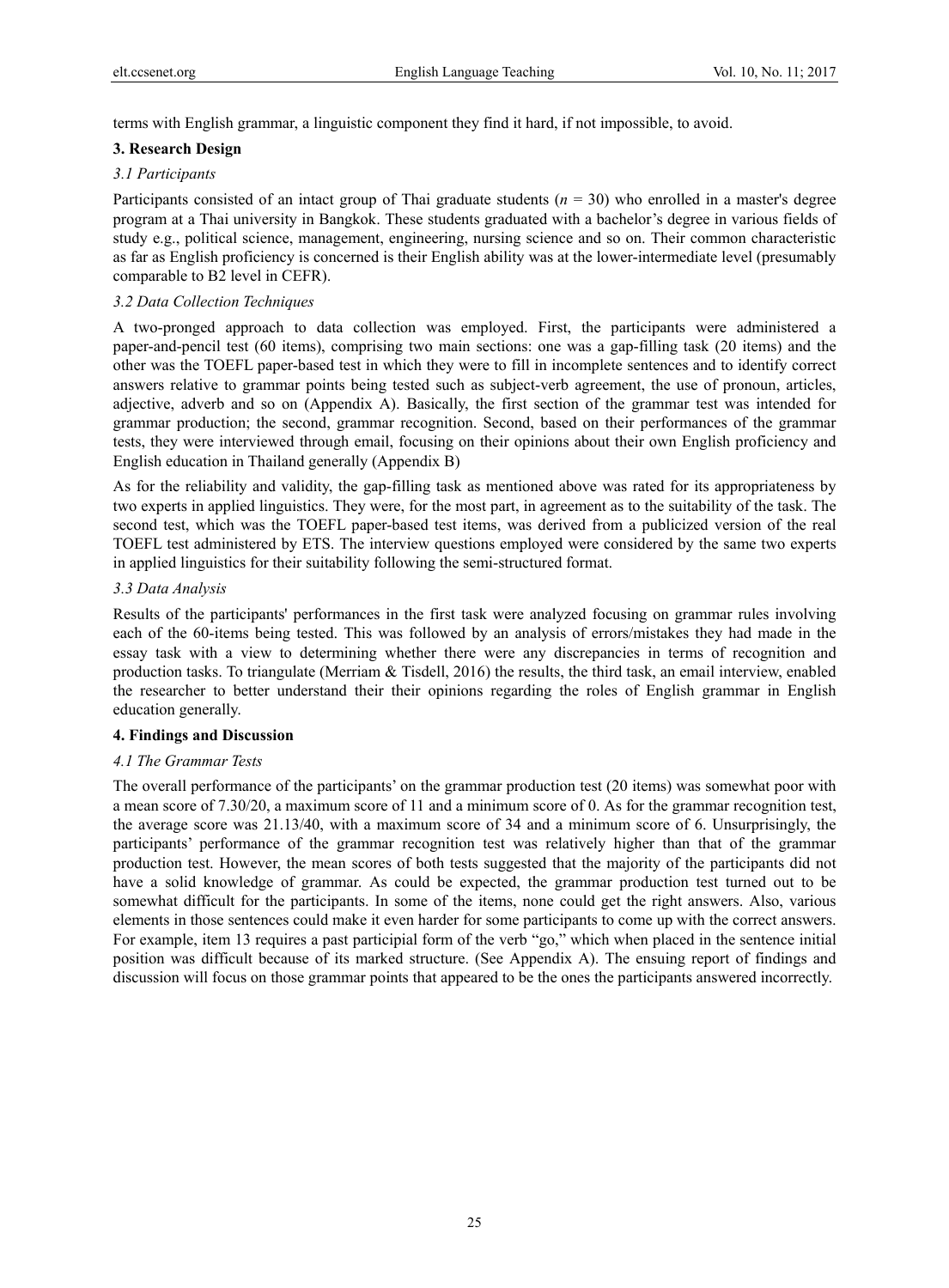Table 1

| Item           | Types of Grammar                    |
|----------------|-------------------------------------|
| $\mathbf{1}$   | Subject-verb agreement              |
| $\overline{2}$ | Adjective                           |
| 3              | Noun                                |
| 4              | Verbal (perfect participial phrase) |
| 5              | Relative pronoun                    |
| 6              | Phrasal verb                        |
| 7              | Adverb                              |
| 8              | Conjunction                         |
| 9              | Pronoun                             |
| 10             | Verbal (past participial phrase)    |
| 11             | Preposition                         |
| 12             | There $+$ verb to be                |
| 13             | Inversion (past participial verb)   |
| 14             | Verbal (present participial phrase) |
| 15             | Subject-verb agreement              |
| 16             | Noun (plural form)                  |
| 17             | Noun clause marker                  |
| 18             | Adverb clause marker                |
| 19             | Comparative form                    |
| 20             | Verbal (past participial phrase)    |

Of the grammar points tested, a closer analysis revealed that the participants found the "subject-verb" agreement category (item 1) least difficult with 17 of them answering correctly. However, the adjective modifying a noun category (item 2) was found to be very difficult with 16 of them getting it wrong. This is because the slot to be filled "Many students..." is preceded by a quantifier "many" and Thai students in general seem to be used to the following pattern, "many of...," thereby resulting in 16 of them putting the word "of" in the slot, whereas if they had written down any adjective that could modify the word "students," they would have received a point. This finding suggests that many of the participants did not truly understand the use of "many." Rather, they relied on their rote memorization of the structure "many of..." My interpretation is that the structure itself is not opaque but the problem lies in the participants' misunderstanding that 'many' has to always be followed by "of". Another salient finding that suggests that the participants did not have the right understanding of the structure

involved is that of 'inversions". In item 13, [*Gone* are the days when the farmer milked one cow at a time. Today most dairy farms use machinery], the participants were supposed to write down the word "Gone" in the slot, but none of them gave the right answer. Instead, five of them answered "There", whereas the remaining gave many kinds of wrong answers such as "in the past". The reason why the word "There" was given may have been because those participants memorized this basic sentence pattern, "there +is/are" Again, the participants did not understand the inversion structure, nor did they rely on the context for the right answer.

When item 13 above is compared to item 12, [In the internal combustion engine found in most cars, there are four, six, or eight cylinders], it turned out that 11 participants could provide the right answer, "there are". The higher number of correct answers for this item suggests that the structure of item 12 is less marked than that of item 13, confirming the long-held understanding in second language acquisition that unmarked structure is more understandable and thus easier to process and produce than the marked one. The ease with which the participants had in answering the unmarked structure is also evidenced in their responses to item 15 [A diary*is*an informal daily written record of the events in someone's life]. Twenty-six participants answered correctly. The same holds true for item 18 [People love flowers *because* they are colorful and they smell good], and item 19 [Long ago there were more large forests in the world *than* there are today]. In both items, twenty-seven participants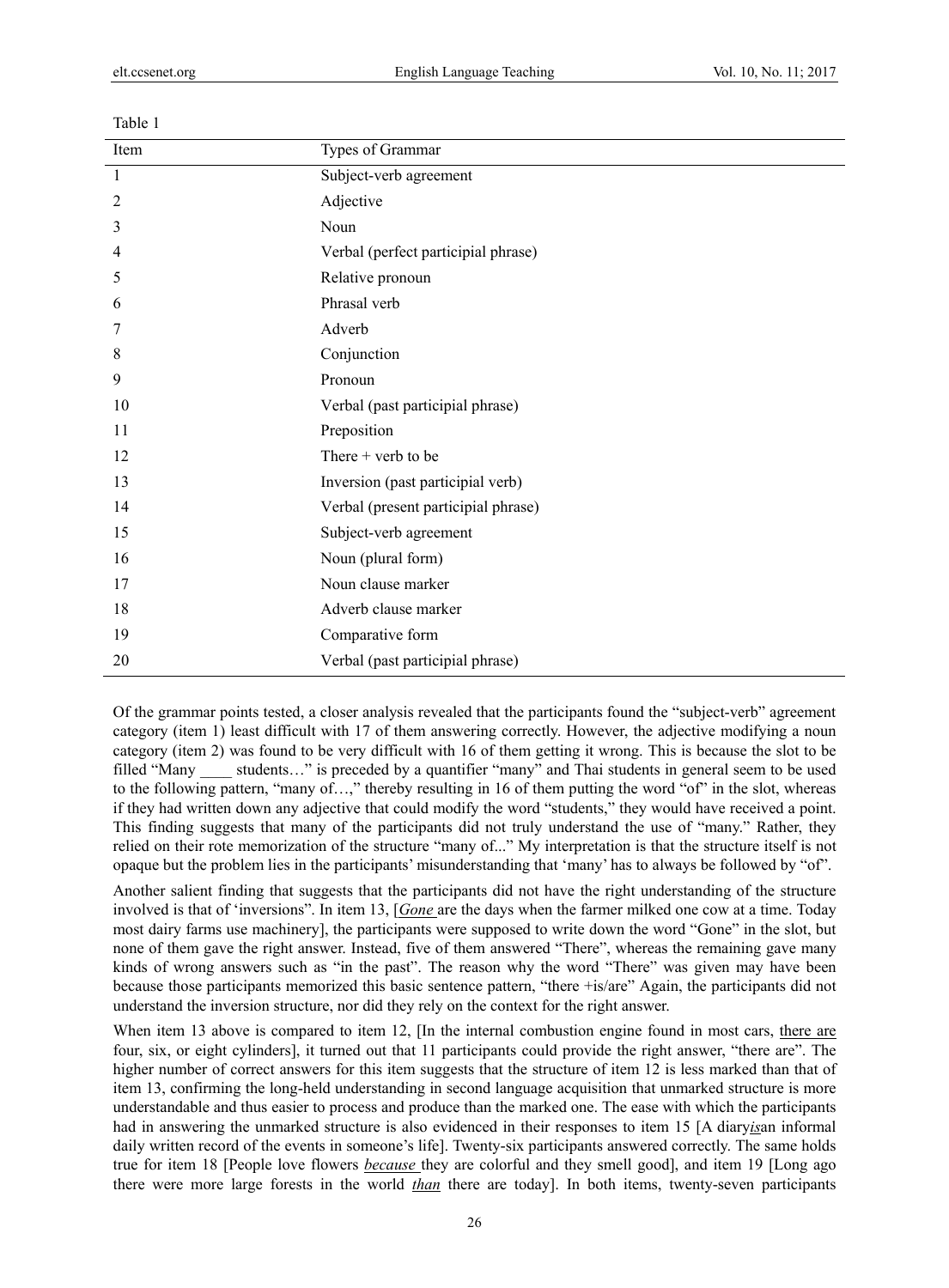answered correctly. In fact, the answers "because" and "than," being function rather than content words, lent themselves easily for correct answers. Also, this confirms the point made earlier that unmarked structures are acquired before marked ones.

As for item 14 [Some historians believe that cotton was first used in Egypt around 12,000 BC. Pieces of fabric *containing* a mixture of cotton and fur have been found in Mexico], none of the participants answered correctly. The present participial structure of the answer, coupled with the fact that the slot needed a content word, made this structure marked and therefore very difficult for this group of participants.

Another item worth considering is item 17, which deals with a noun clause marker "what". [Scientists learn much of *what* they know through controlled experiments]. Only two participants provided the correct answer. Instead, 11 participants wrote down the word 'how' for an answer. This implies that the participants did not know that the word "know" requires a direct object, making "what" obligatory. This kind of global error (e.g. error that is induced by the whole sentence structure) is also evidenced in some of the other items. For example, for item 5 [I got some bad news today. The store *where* I work is laying off staff], twenty-five participants got the right answer. In this case, most answers were correct because the adjectival clause marker "where," which indicates a place, is more salient and less marked than the noun clause marker "what". This finding provides evidence that clause markers differ in terms of difficulty, depending on the global structure involved.

In sum, most participants had difficulty producing correct answers to many questions in both the grammar recognition and production tasks. The mistakes made varied in severity depending on the structures involved. Those marked structures posed a greater challenge than the unmarked ones.

The following section discusses the participants'  $(n = 18)$  response patterns to interview questions covering the overall English teaching situations in Thailand and, more specifically, their ideas about explicit grammar instruction they had been taught at their current university.

### *4.2 The Participants' Responses to the Interviews*

The majority of the participants considered grammar instruction important and relevant. In fact, they seemed to welcome grammar learning as long as such learning was handled with care. The participants also went on to explain in greater details their preferences concerning grammar teaching as follows.

# 4.2.1 Rote-learning of Grammar vs. Grammar for Real Use

The participants all agreed that grammar had a role to play in English language learning. In fact, they pointed out that grammar was necessary, although how it should be taught was another matter. The necessity of grammar teaching was one thing; how it should be taught was quite another. For example, P 02 put it that, "English teaching in Thailand is taught to the examinations, not to the real use. That's the problem. The grammar of English is not taught properly that is in line with how it is actually used." In this regard, P03 lamented that "my Thai English teachers asked us to simply memorize grammar rules without an emphasis on how they are used. That's deplorable. Rote-memorization of grammar rules are useless, because students cannot use them in real-life situations" P04 pointed out that "teaching grammar is fine, but it should be done in conjunction with the other language skills." P05 mentioned more or less the same point. P06 further argued that "more emphasis should be placed on how grammar is actually used in many daily situations; grammar for exams should not be prioritized." All these examples are well resonated in the voices of the other research participants, although P12 raised an interesting point that "English is for communication, not for a display of perfect grammar. There's no need for perfect grammar in conversational English except for certain tasks where grammatical accuracy is inevitable." It is interesting to note that P14 explicitly stated that "an emphasis on grammar is good. I really enjoy learning how different grammar rules are used in email communication."

In short, the participants were all aware that grammar was significant for effective communication. They, however, cautioned that grammar should be taught appropriately. Most of their concerns revolved around their own undesirable experiences of having been taught grammar uncommunicatively. They found the examination-oriented culture of the Thai educational system ineffective, resulting in poor performance of many Thais when communicating in English. All clamored for "grammar in use."

Given the participants' views on the role of grammar discussed earlier, it may be concluded that the participants believed that the teaching of English should give them not only "...opportunities for meaning-focused communication and using language for communicative purposes, [but they also] need opportunities for noticing and attention to form" (Nassaji, 2015, p. 1).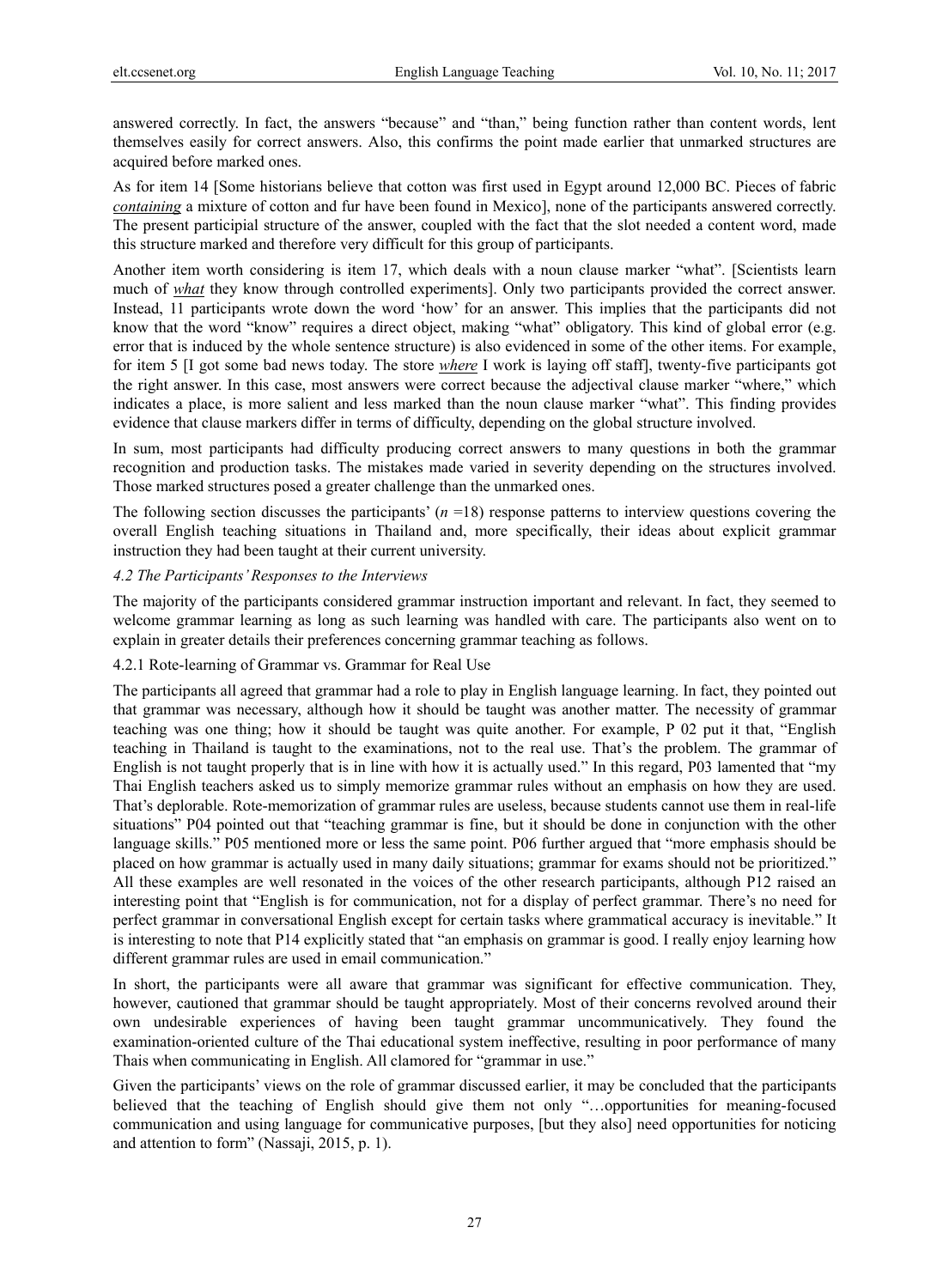#### 4.2.2 Multi-dimensional English Language Policy: It Takes the Whole Village to Raise a Child

As regards the English language policy, most of the participants emphasized the importance of having a language policy that enables school administrators, teachers, parents and students to take responsibility in making the learning of English a success. One of the participants, P05 elaborated on this below:

*The policy should instill in all stakeholders, be they teachers, students, parents and society at large, a new value of the English language in today's world, one that helps them eliminate unfound and unreasonable dread of the language. Making mistakes is part of the deal. Besides, they should bear in mind that a vast body of knowledge out there is rooted in English. Further, English teachers at all levels must keep developing their English language skills because they will become role models. If possible, schools across the country should be provided with at least one English native speaker as a resource person. As far as learning assessment is concerned, students' language development should be gauged holistically. In addition, a center should be set up to provide a free platform for students to practice their English. If all these ideas are implemented, I'm sure English education in our country will get better.* 

The comments above speak volumes of the dire situations English language teaching in Thailand has been in. Reports of poor English proficiency among Thais abound. The mass media deplore it. While the other participants concurred with P05's ideas of how English language policy should focus on, some even went further emphasizing the importance of Thai English teachers. P06, in comparing the teacher to a mold, said that "the teacher should be trained properly so that they will have a sound knowledge of English and deep insights into how to teach professionally." P08 sounded somewhat extreme, suggesting that "English should be made another official language, thus providing a truly international ambience at school." In keeping with the international spirit, P09 proposed that the IPA system should be taught to students, so that they will speak with a proper accent when communicating in English."

In sum, the participants believed that English language policy could make it happen that Thais communicate better in English. A viable policy should be multi-dimensional. It should encourage all parties concerned to take English seriously. As much as the students will need to apply themselves harder, teachers must see to it that their English knowledge (know-what) as well as their teaching activities (know-how) are appropriate for the task at hand. The ideas proposed here resonate well with the concept of "teaching English through English," most recently proposed by Richards (2017, p. 7). The overwhelming majority of the participants strong advocated a widespread use of English in Thai schools.

#### 4.2.3 Sentence Analysis: A Way Forward

When asked whether they found their learning English in the Reading Skills Development for Graduate Studies class, they realized that doing sentence analysis was useful. Although the course contents covered other reading skills such as sentence comprehension, sentence interpretation, paragraph and multi-paragraph reading, and journal article reading, the focus on sentence analysis was the part that dealt directly with grammar. So it was included in this study. The participants thought that doing sentence analysis provided them with a solid stepping stone toward the next level of language learning. All participants agreed that analyzing sentences into simple, compound, complex and compound-complex structures helped them to read systematically. For example, P01 said "I could parse units of grammar, which helped me to see clearly the relationships of sentence elements." P02 put it that, "sentence analysis helped me feel confident when translating academic English into Thai." P03 said, "doing sentence analysis enabled me to read with a deeper understanding, indeed." In order to avoid repetition here, the answers of the rest of the participants more or less reflected the practicality of doing sentence analysis. When seen in the light of second language acquisition (SLA) theories, asking students to do sentence analysis of authentic English sentences drawn from academic texts supports an argument in SLA that "language development is seen as a process of frequency tallies performed unconsciously by the brain. Each time an item is in the input, the brain tallies it, connects it, strengthens connections to it and with it, creates associations and networks of associations that eventually become a complex language system" (Malovrh & Lee, 2013, p. 82). In the class, the participants had to many grammar exercises focusing on types of sentence mentioned above. The noticing and consciousness required in doing the exercises reinforced the participants' incremental understanding of the structures involved. Therefore, it is not whether grammar should be taught, but it is how grammar is taught that counts.

To answer the three research questions, the data analysis above suggests that most of the participants did not perform well in using English grammar, especially given the scores earned on the grammar production section, although the scores of the grammar recognition appeared better on average. The grammatical mistakes made by the participants varied in their severity. Those structures that are marked tended to display a high frequency of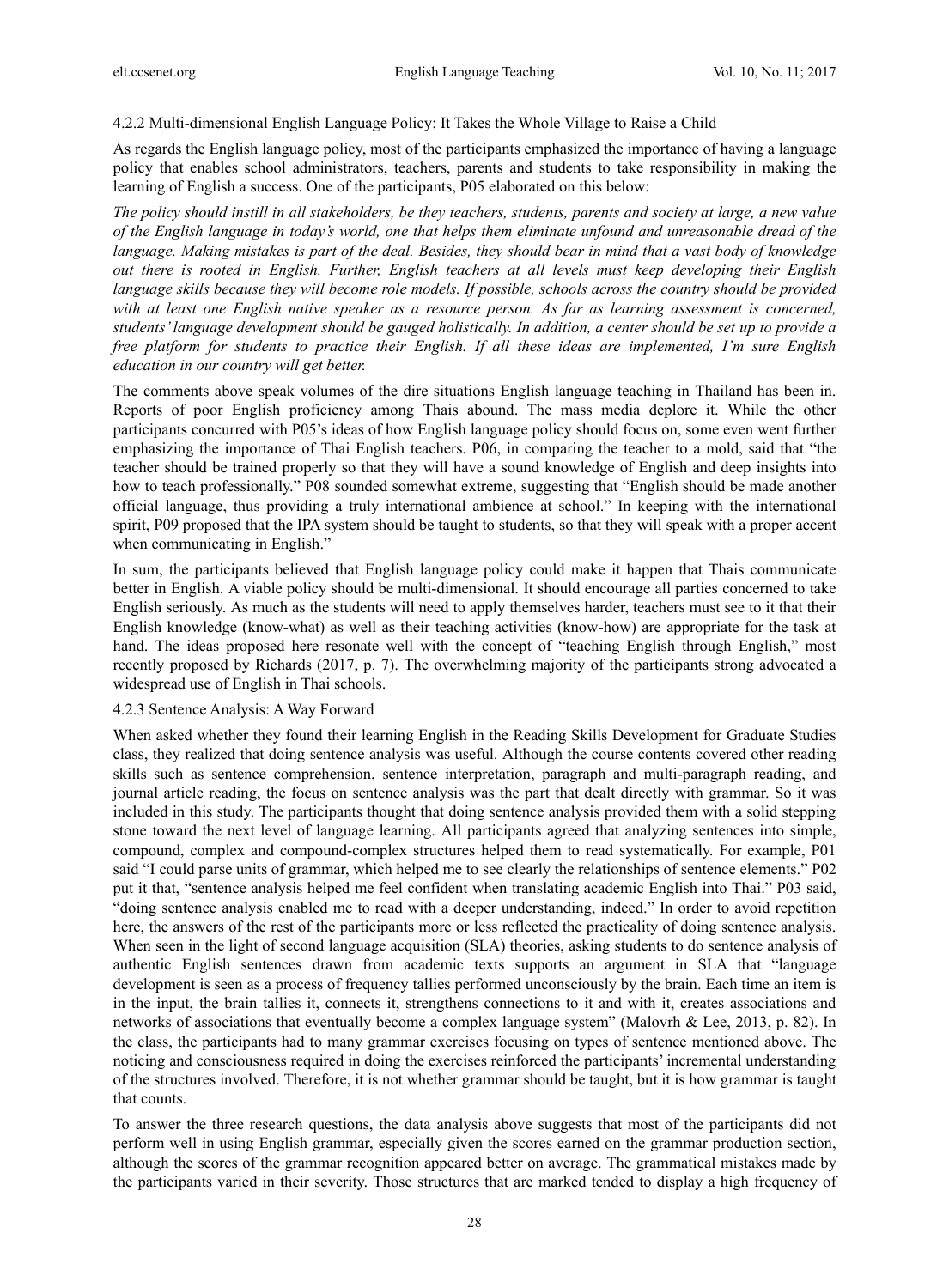errors than unmarked structures. As previously stated, the overall performances of the whole group left a lot to be desired. The poor performance aside, the participants managed to provide many thought-provoking remarks concerning the roles of grammar and the way in which English should be taught in Thai schools. Their responses indicated that grammar was not an insurmountable battle for many of them. The war metaphor used in the title of this study seemed somewhat overblown.

As for RQ 2, the participants had difficulties in using many grammar points correctly, particularly the noun clause markers. Again, those difficulties, in their opinions, stemmed from the fact that they were not taught English grammar properly, that there was no need for them to use English daily, either at work or at home. It is only natural that certain linguistic features are more difficult to acquire than others. That is one of the reasons why the participants performed better on some items than the others.

In terms of RQ 3, the participants' strong support of grammar instruction concurs with what second language acquisition theories have to say. That is, "…a high degree of accuracy in the L2 may be possible only if the learner also focuses her attention on forms" (de Bot et al., 2005, p. 76). In this regard, the participants further elaborated that they would prefer grammar teaching that helped them see the interconnectedness of sentence elements, to see the woods as well as the trees. According to SLA theories, "… explicit teaching approaches did more than ask students to use the language; they asked them to think metalinguistically—thinking about the language and discussing it like any other object of study." (Brown & Larson-Hall, 2012, pp. 87-88). The findings as discussed so far suggest that dichotomizing such issues as teaching or not teaching grammar is irrelevant. The studies reviewed that touched on the notions of focus on form and focus on forms provide support to the participant's opinions that when it came to the two strategies, it was a matter of judiciously selecting which of the two strategies should be used for which linguistic features.

# **5. Conclusion**

In this study, the researcher investigated knowledge of English grammar of a group of Thai university students. Grammar has always been a contentious issue among theorists and practitioners alike, especially in the Thai education system where myths have been floating around that the teaching of grammar inhibits Thai learners of English from communicating effectively. As would be anticipated, the participants performed poorly in the two grammar tests administered, although they found grammar relevant and important. Of the grammar points tested, certain items were found to be more challenging than others, especially in the grammar production test. The participants had considerable difficulties in using, for example, an inversion structure (item 13), whereas they did very well in answering a subject-verb agreement question (item 15). Notwithstanding their mediocre performances on the tests, the participants believed that grammar teaching, in particular the one they had received in the course they had enrolled in, was very useful. The explicit grammar teaching they had been exposed to as well as the meaningful practices that ensued and that focused on metalinguistic knowledge turned out to be beneficial. Lastly, the participants expressed their opinions regarding the English language policy that should be revamped to help Thais in general to feel more confident and have more opportunities to use the language in daily life. Whether this anticipated policy will materialize is everybody's guess but, for certain, the participants found grammar not an insurmountable battle.

# **6. Limitations**

Results reported in this study cannot be generalized to other groups of Thai students because the participants constituted an intact group. In addition, the grammar tests, production and recognition skills, were paper-and-pencil tests, meaning they may not have measured the true proficiency level of the participants. Also, because the tests were given without any rewards either in terms of marks or other kinds of rewards, some of the participant may not have paid sufficient attention to them, potentially skewing the results obtained. The majority of the participants graduated with a bachelor's degree in social sciences in general; none majored in English. This might have explained why the overall scores in both tests were relatively low.

# **7. Implications**

The findings as reported above shed light on implications for both teaching and research. In fact, the participants seemed to have a love-hate relationship with grammar. Below is a discussion of pedagogical and research implications.

# *7.1 Pedagogical Implications*

Based on the participants' responses, it is obvious that grammar must be incorporated into the teaching of English. None of the participants objected to it. However, grammar has to be taught in ways that enable them to communicate effectively in English. That is, descriptive or discourse grammar, rather than prescriptive grammar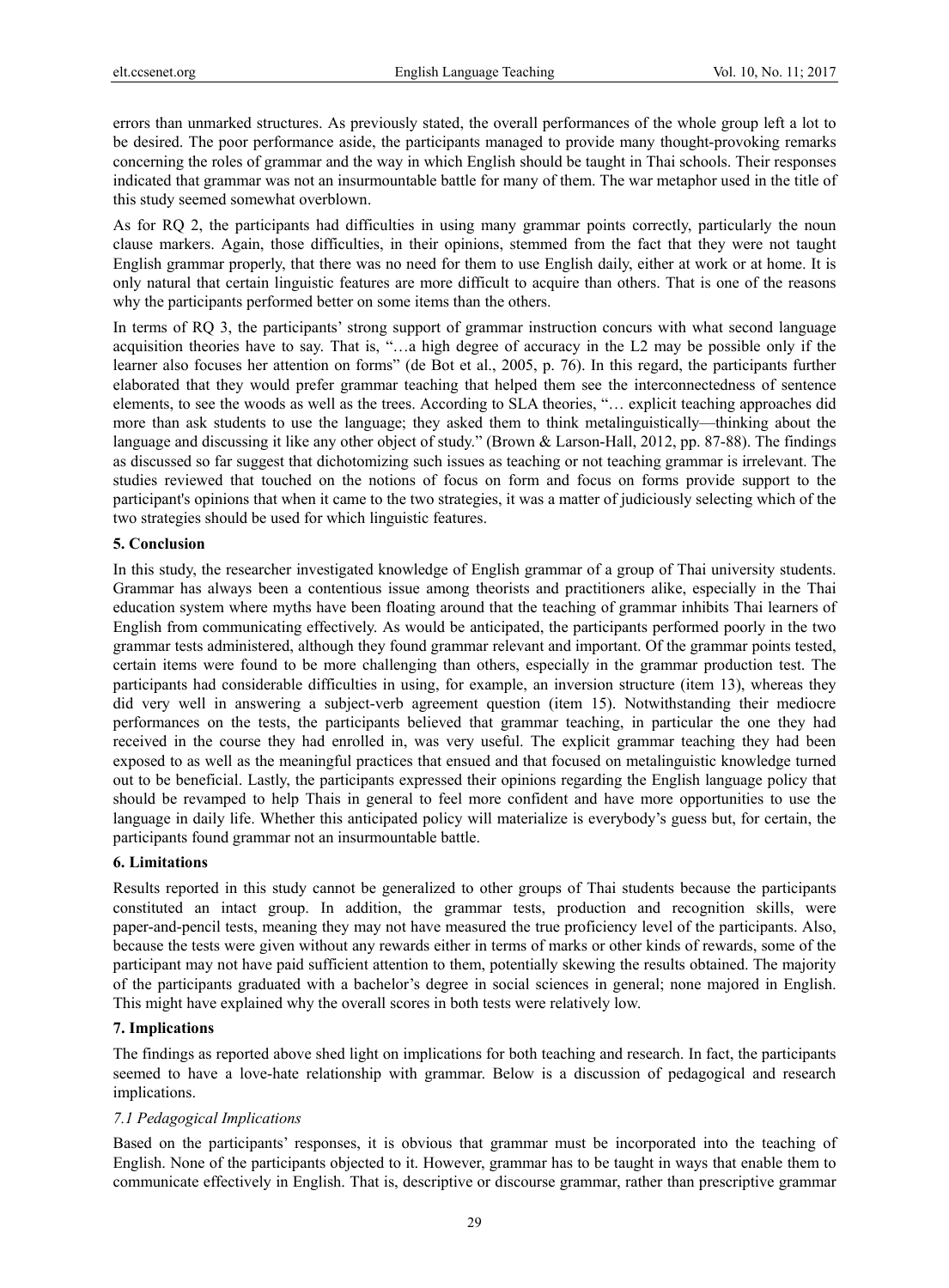should be stressed. In discourse grammar, forms, meanings and functions of a given linguistic feature are provided in context, making such a feature relevant for communication. The problem with traditional grammar teaching is that grammar is taught in isolation, following the prescribed curricula. This no longer works, in the eyes of the participants.

#### *7.2 Implications for Further Research*

Assigning students to write an essay (rather than to fill in the slots) might provide more in-depth information about the role of grammar in using English. This will ascertain their true proficiency level. Essay writing forces them to use their knowledge of English, which can reveal any other problem that they might have, such as word choices or idiomatic expressions. Also, participants might be invited from a more diverse group of students, so that generalization might be made that would more accurately reveal the English education scenarios in Thailand.

#### **References**

- Atkinson, D. (2017). *Homo Pedagogicus*: The evolutionary nature of second language teaching. *Language Teaching*, 1-17. https://doi.org/10.1017/S0261444816000458
- Andrew, S. (2003). Just like instant noodles: L2 teachers and their beliefs about grammar pedagogy. *Teachers and Teaching, 9*, 251-376. https://doi.org/10.1080/1354060032000097253
- Ariatna. (2016). The need for maintaining CLT in Indonesia. *TESOL Journal, 7*(4), 800-822. https://doi.org/10.1002/tesj.246
- Baker, W. (2008). A critical examination of English in Thailand: The role of cultural awareness. *RELC Journal, 39*(1), 131-146. https://doi.org/10.1177/0033688208091144
- Borg, S. (1998). Teachers' pedagogical systems and grammar teaching: A qualitative study. *TESOL Quarterly, 32*, 9-38. https://doi.org/10.2307/3587900
- Borg, S., & Burns, A. (2008). Integrating grammar in adult TESL Classrooms. *Applied Linguistics, 29*, 456-482. https://doi.org/10.1093/applin/amn020
- Canagarajah, S. (2012). Teacher development in a global profession: An autoethnography. *TESOL Quarterly, 46*(2), 258-279. https://doi.org/10.1002/tesq.18
- Canagarajah, S. (2016). TESOL as a professional community: A half-century of pedagogy, research, and theory. *TESOL Quarterly, 50*(1), 7-41. https://doi.org/10.1002/tesq.275
- Canale, J., & Swain, M. (1983). From communicative competence to communicative language pedagogy. In J. C. Richards, & R. W. Schmidt (Eds.), *Language and Communication*. London: Longman.
- Celce-Murcia, M., Brinton, D., & Ann Snow, M. (2014). *Teaching English as a Second or Foreign Language* (4th edition). UK: Heinle Cengage Learning.
- de Bot, K., Lowie, W., & Verspoor, M. (2005). *Second language acquisition: An advanced resource book.* New York: Routledge. https://doi.org/10.4324/9780203446416
- Doughty, C., & Williams, J. (1998). Issues and terminology. In C. Doughty, & J. Williams (Eds.), *Focus on form in classroom second language acquisition* (pp. 1-11). Cambridge: Cambridge University Press.
- Eckstein, G., & Ferris, D. (2017). Comparing L1 and L2 texts and writers in first-year composition. *TESOL Quarterly*. https://doi.org/10.1002/tesq.376
- Ellis, R. (2006a). Current issues in the teaching of grammar: An SLA perspective. *TESOL Quarterly, 40*, 83-107. https://doi.org/10.2307/40264512
- Graus, J., & Coppen, P. (2015). Defining Grammatical difficulty: A student teacher perspective. *Language Awareness, 24*, 101-122. https://doi.org/10.1080/09658416.2014.994639
- Malovrh, P., & Lee, J. (2013). *The development dimension in instructed second language training.* London: Bloomsbury.
- Merriam, S., & Tisdell, E. (2016). *Qualitative Research: A Guide to Design and Implementation*. New York: Jossey-Bass.
- Nassaji, H. (2015). *The interactional feedback dimension in instructed second language learning: Linking theory, research, and practice*. London: Bloomsbury.
- Richards, J. (2017). Teaching English through English: Proficiency, pedagogy and performance. *RELC Journal,*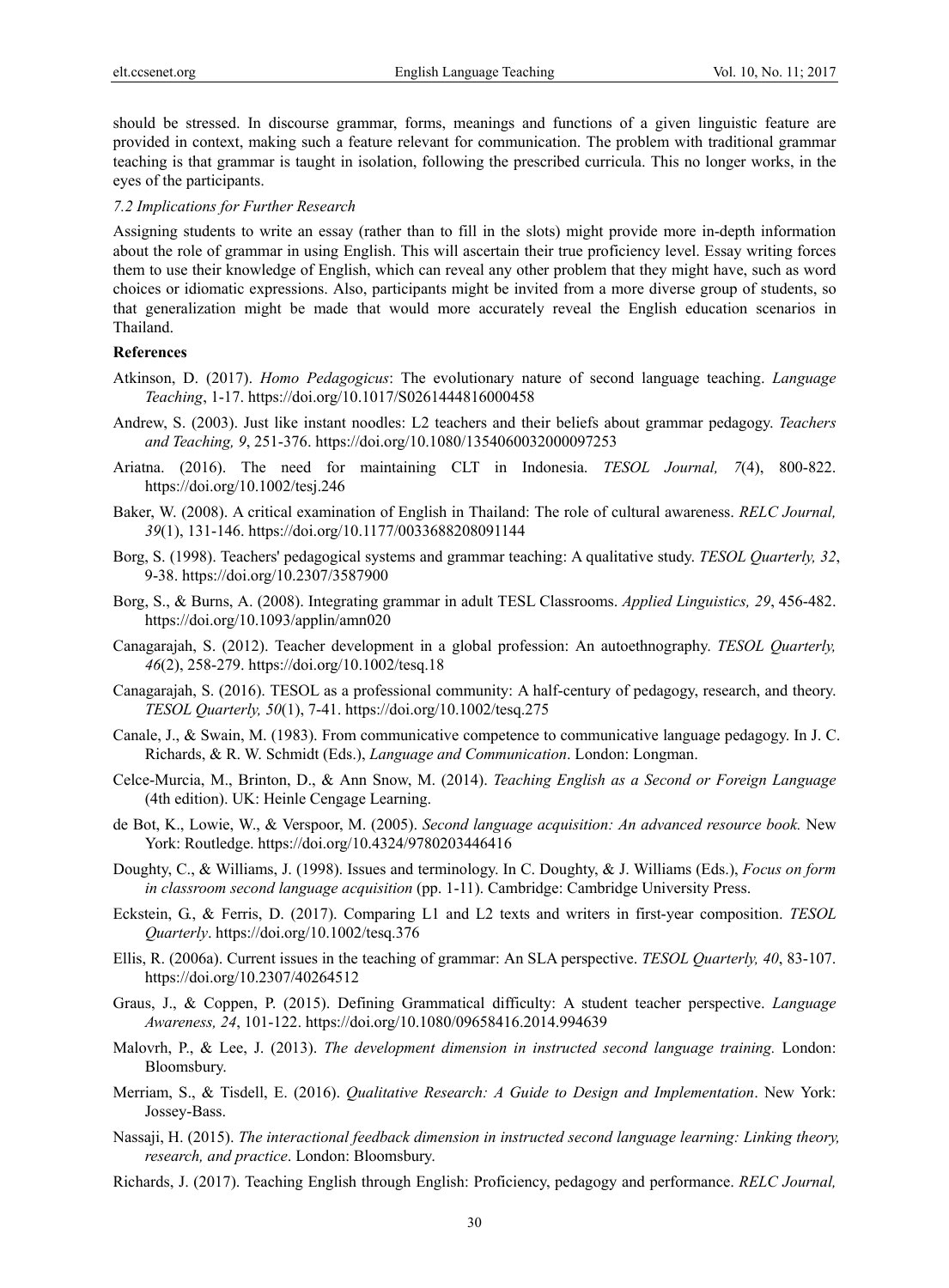*48*(1), 7-30. https://doi.org/10.1177/0033688217690059

- Richards, J., & Rodgers, T. (2001). *Approaches and methods in language teaching*. Cambridge: Cambridge University Press. https://doi.org/10.1017/CBO9780511667305
- The Douglas Fir Group. (2016). A transdisciplinary framework for SLA in a multilingual world. *Modern Language Journal, 100(Supplement 2016),* 19-47. https://doi.org/10.1111/modl.12301

#### **Appendix A**

#### **Part I: Grammar Production**

Directions: Read the following sentences and fill in each blank with the best word or phrase.

1. That Thailand is a country in Southeast Asia true.

2. Many students are worried about their grades.

3. The supermarket down the street is selling everything half price because they are going out of \_\_\_\_\_.

4. The stuff the nurse gave me seems to but it is making me awfully drowsy.

5. I got some bad news today. The store I work is laying off staff.

6. I'm soaked! It started to pour the minute I \_\_\_\_\_ off the bus.

7. Do you know who took this message for Donald? I can read it.

8. The telephone rang several times while I was home this morning, I couldn't get to it.

9. Bangkok is home to two giant tunnels that drain floodwater into the city's main river: one is near Bung Makkasan and the is beneath Rama IX Road.

10. People have been mobilized to build defenses and drain and as heavy rains continue to fall.

11. In order for an airplane to fly, it must overcome the force of gravity and also move forward the air.

12. In the internal combustion engine found in most cars, four, six or eight cylinders.

13. \_\_\_\_\_ are the days when the farmer milked one cow at a time. Today, most dairy farms use machinery.

14. Some historians believe that cotton was first used in Egypt around 12,000 BC. Pieces of fabric a mixture of cotton and fur have been found in Mexico.

15. A diary an informal daily written record of the events in someone's life.

16. Scientists believe that animals experience \_\_\_\_\_ such as happiness and sadness just like humans do.

17. Scientists learn much of \_\_\_\_\_\_\_ they know through controlled experiments.

18. People love flowers \_\_\_\_\_\_ they are colorful and they smell good.

19. Long ago there were more large forests in the world \_\_\_\_\_ there are today.

20. The Internet allows information to be \_\_\_\_\_\_ around the world. The World Wide Web allows users to access servers anywhere.

#### **Part II: Grammar Recognition**

1. Directions: Choose A, B, C or D that best completes each of the sentences below.

1. Andy Warhol was \_\_\_\_\_ in the PoP Art movement who was known for his multi-image silk-screen paintings.

A. that one of a leading figure

B. a leading figure

C. lading figures

D. who lead figures

2. Even with vast research, there is still a great deal that is section about the workings of the human brain.

- A. neither
- B. none
- C. no
- D. not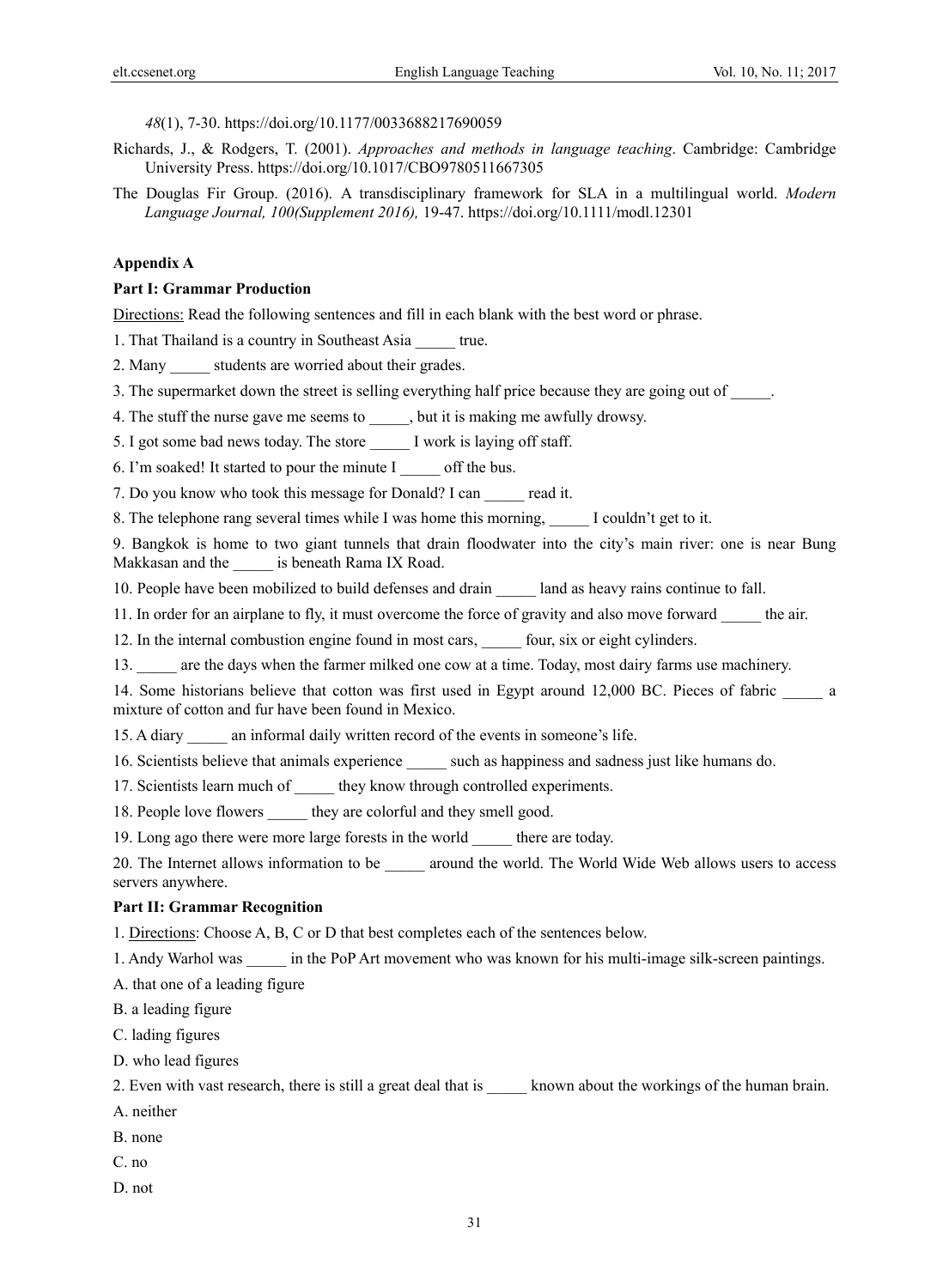3. \_\_\_\_\_ the United States consists of many different immigrant groups, many sociologists believe there is a distinct national character.

- A. In spite of
- B. Despite
- C. Even though
- D. Whether
- 4. Typically, in meadows or damp woods and bloom in the spring.
- A. wild violets grow
- B. wild violets growth
- C. growing wild violets
- D. the growth of wild violets

5. The art works of Madlyn-Ann Woolwich are characterized by strong, dark colors and fine attention to patterns of light \_\_\_\_\_ the viewer's eye.

- A. that attract
- B. when attracted
- C. which attraction
- D. attract to
- 6. A grass-eating, river-dwelling mammal, the hippopotamus to the pig.
- A. being related
- B. is related
- C. relate
- D. relating

7. Woodrow Wilson \_\_\_\_\_ as governor of New Jersey before he was elected President of the United States in 1912.

- A. to have served
- B. who has served
- C. serving
- D. served
- 8. \_\_\_\_\_ fish in Great Salt Lake, but its waters do contain small brine shrimp.
- A. Why no
- B. No
- C. Not only
- D. There are no
- 9. An etude is a short musical composition written especially \_\_\_\_ a particular technique.
- A. enable students practicing
- B. enables students practicing
- C. enable students to practice
- D. to enable students to practice
- 10. Seldom \_\_\_\_\_ games been of practical use in playing real games.
- A. theories of mathematics
- B. theorized as mathematics
- C. has the mathematical theory of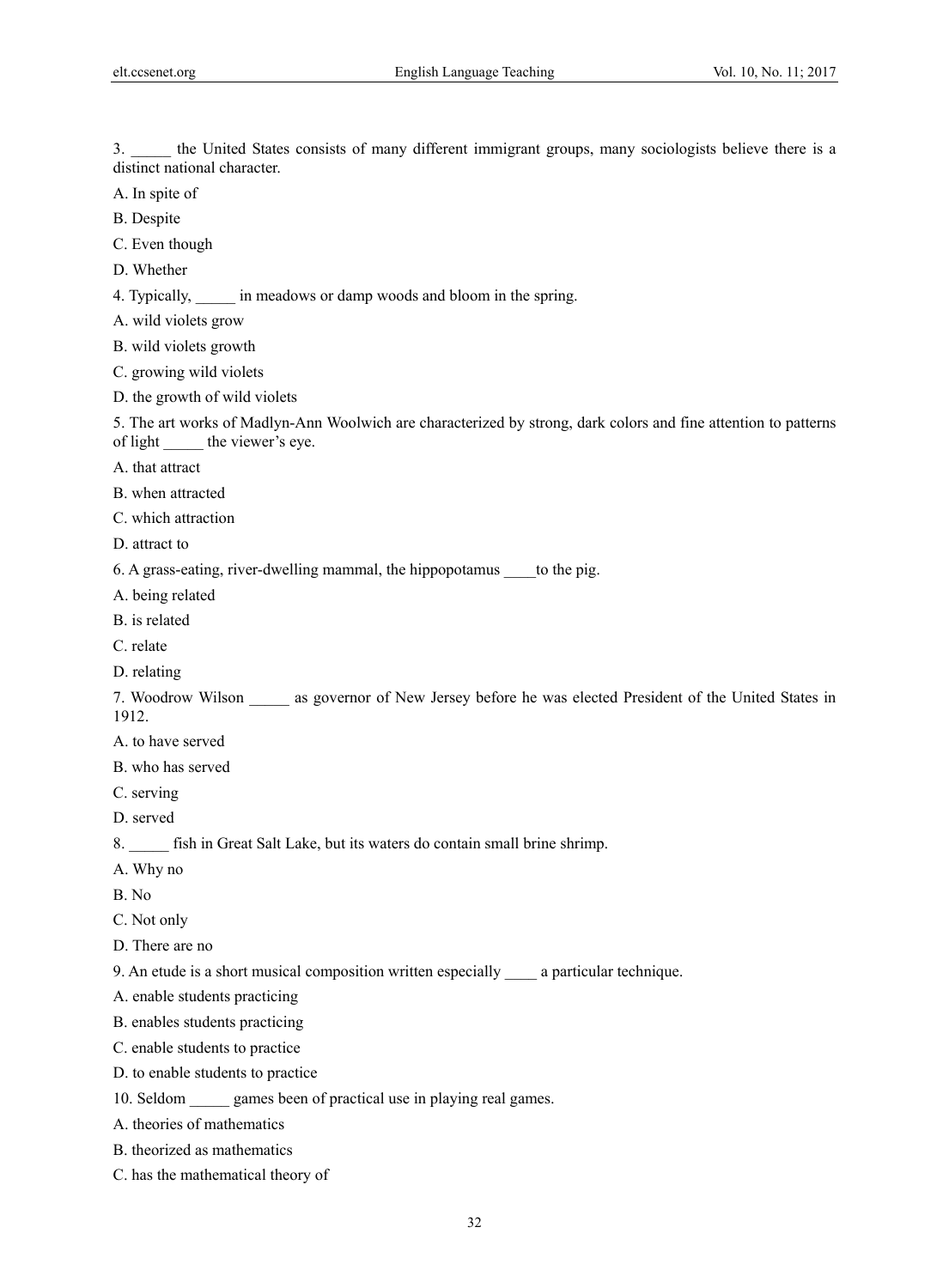D. the mathematical theory has

11. The city of Kalamazoo, Michigan, derives its name from a Native American word "bubbling springs."

A. meant

B. meaning

C. that it meant

D. whose meaning

12. Jet propulsion involves of air and fuel, which forms a powerful exhaust.

A. a mixture is ignited

B. to ignite a mixture

C. a mixture of igniting

D. the ignition of a mixture

13. Salt is manufactured in quantities that exceed those of most,  $\qquad \qquad$ , other commercial chemicals.

A. of all not

B. not if all are

C. are not all

D. if not all

14. The United States consists of fifty states, has its own government.

A. each of which

B. each they

- C. they each
- D. each of

15. Though smaller than our solar system, quasar, which looks like an ordinary star, emits more light \_\_\_\_\_ galaxy.

A. than an entire

B. entirely as

C. that the entire

D. entirely than

2. Directions: Identify the one underlined part, A, B, C, or D that must be changed for the sentence to be correct.

16. People usually wear clothing why two basic purposes—warmth and decoration.

17. In 1890 Kate Hurd-Mead became medical director of the Bryn Mawr School for girls, one

A B

of a first schools in the United States to initiate a preventive health program.

A B C D

A B C D

$$
\begin{array}{ccc}\nC & & & D\n\end{array}
$$

18. Superior to all others woods for shipbuilding, teak is also used for furniture, flooring, and

general construction.

19. Weather is the transitory expression of climate that can change great from day to day or

A B C D

season to season.

20. Archeological investigations indicate that control of fire is an extremely old technical

A B

attainment, though the time, place, and mode of his origin may never be learned.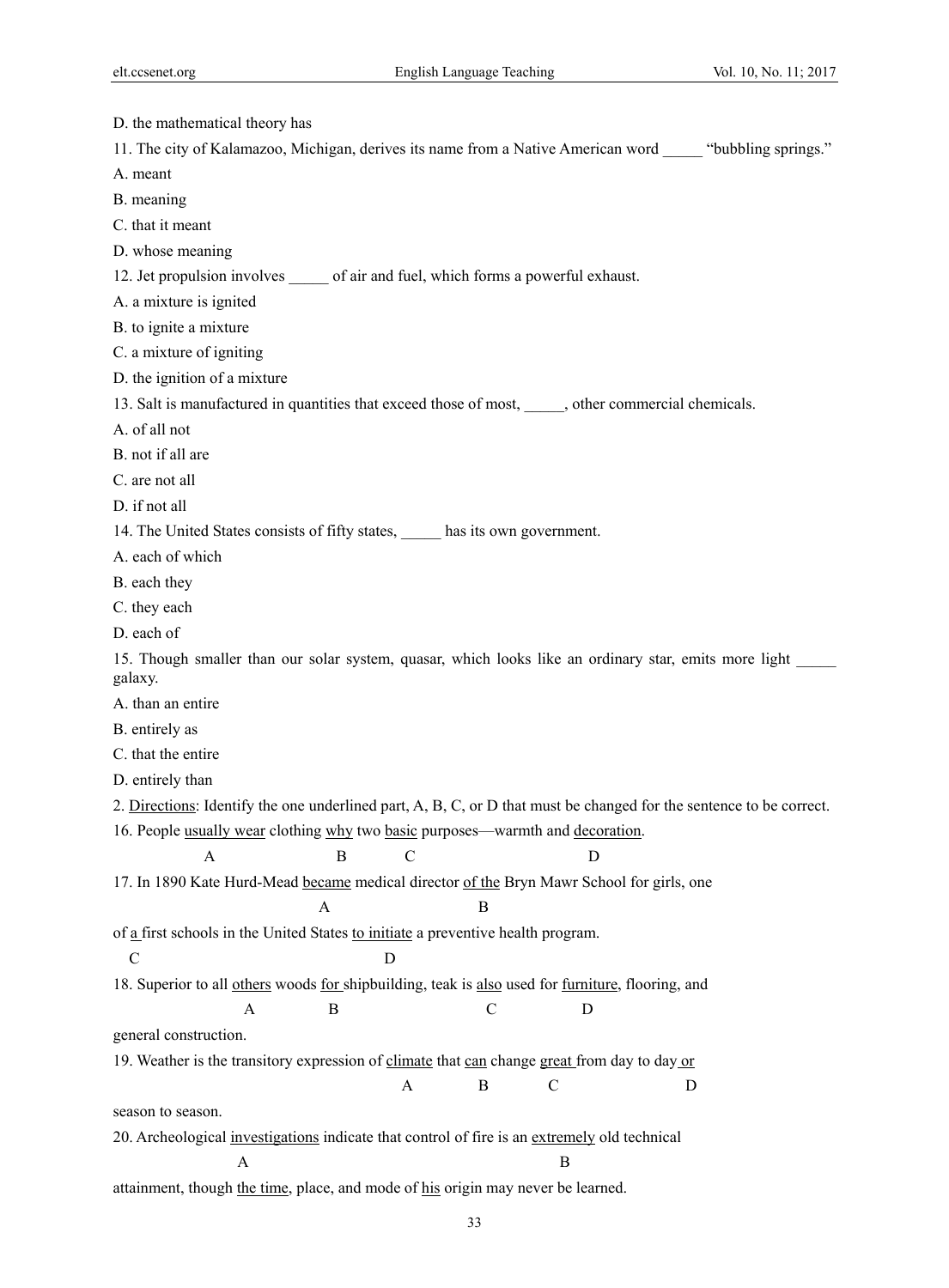C D 21. Paul Revere designing the metal plates on which the first paper money in the United A B C D States was printed. 22. It was after shortly microscopes were introduced at the beginning of the seventeenth A B C century that microorganisms were actually sighted. D 23. Until the 1840s, practically the only pioneers who had ventured to the western United A B C States were trappers and a little explorers. D 24. Medical research indicates butlarge amounts of histamines can be responsible for colds, A B C D hay fever, and other respiratory reactions. 25. Yttrium is a silvery, metallic element used in the made of red phosphors for television A B C D picture tubes. 26. Tropical forests exist close the equator, where both high temperatures and abundant A B C D rainfall occur year-round. 27. The ease with which houseplants can grown causes them to be popular among amateur A B C D horticulturists. 28. Paintings of a religious, ceremonial, or history character tend to elevate their subjects A B C above the level of ordinary existence. D 29. According to classical musical tradition, the term "sonata" is given to those works are A B C written for solo piano or for a solo wind or stringed instrument. D 30. Precisely because photographs are produced by mechanical devices, a camera's images A B now seem to some artists the perfect means for expression the modern era. C D 31. The discovery of the magnetic effects of coils made possible to measure an electric A B C current.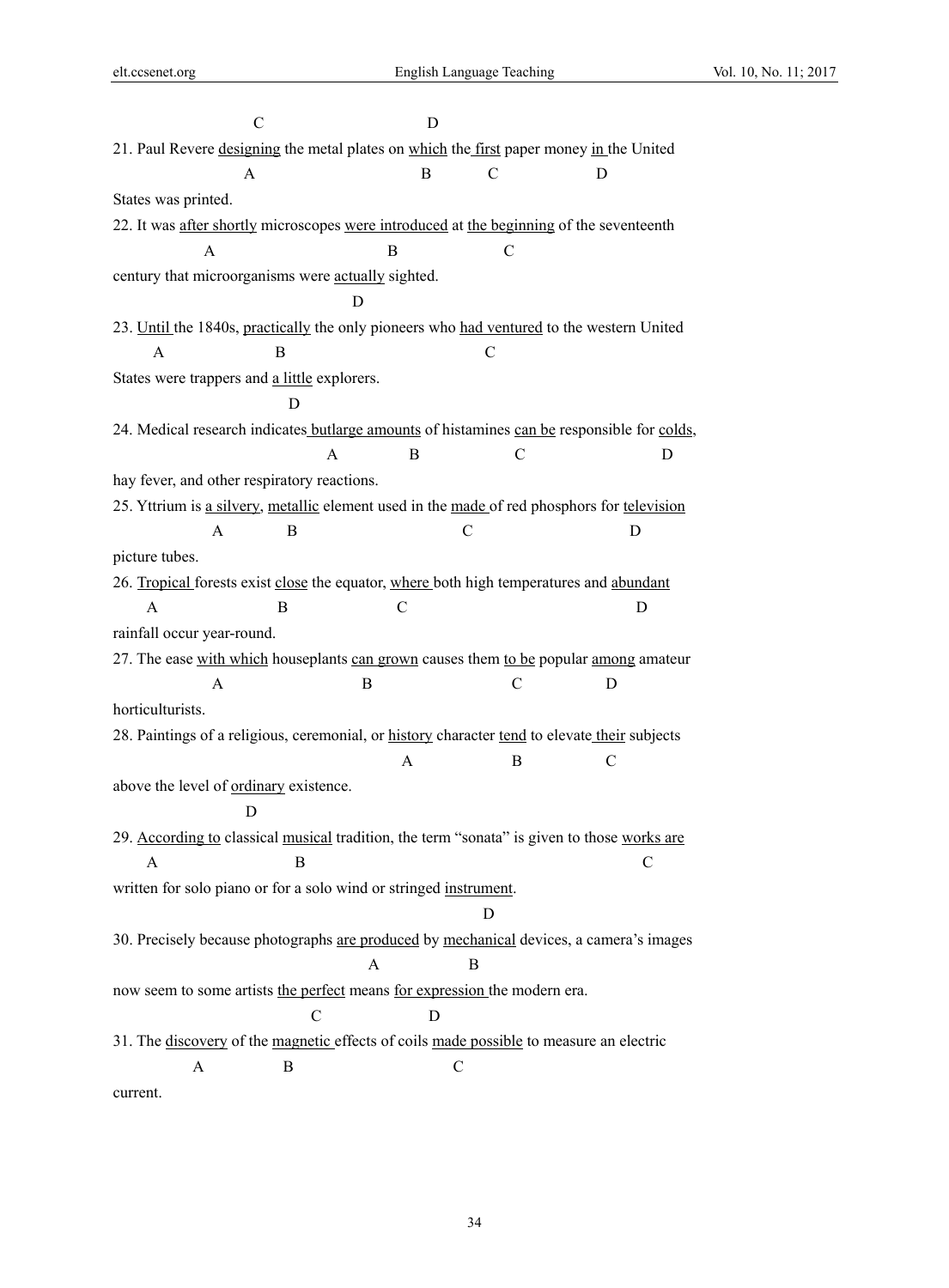| 32. Since the 1950s the city of Baltimore has financed several major programs of urban         |   |               |               |               |   |   |
|------------------------------------------------------------------------------------------------|---|---------------|---------------|---------------|---|---|
| A                                                                                              |   |               |               | B             |   |   |
| renew, including rebuilding the Inner Harbor.                                                  |   |               |               |               |   |   |
| C                                                                                              | D |               |               |               |   |   |
| 33. For at least 4,000 years, Native American artists adorned rocks, cliff walls, and caves in |   |               |               |               |   |   |
| $\mathbf{A}$                                                                                   |   |               |               |               |   | B |
| the American Southwest with an amazing various of symbolic figures.                            |   |               |               |               |   |   |
|                                                                                                |   | C             |               | D             |   |   |
| 34. Animal researchers have identified many behavioral patterns associated with selection a    |   |               |               |               |   |   |
|                                                                                                |   |               |               | A             |   | В |
| place to live, avoiding predators, and finding food.                                           |   |               |               |               |   |   |
| $\mathcal{C}$                                                                                  | D |               |               |               |   |   |
| 35. Average world temperatures have risen on half a degree Celsius since the mid-nineteenth    |   |               |               |               |   |   |
| A                                                                                              |   | B             | $\mathcal{C}$ |               | D |   |
| century.                                                                                       |   |               |               |               |   |   |
| 36. The plan connected the Hudson River with Lake Erie by a canal was first proposed in the    |   |               |               |               |   |   |
| A                                                                                              |   | B             |               |               | C |   |
| late eighteenth century.                                                                       |   |               |               |               |   |   |
| D                                                                                              |   |               |               |               |   |   |
| 37. Why certain plants contain alkaloids remains a mystery, although botanists have            |   |               |               |               |   |   |
| $\mathbf{A}$                                                                                   |   | B             |               | $\mathcal{C}$ |   |   |
| formulated a number of theory to explain it.                                                   |   |               |               |               |   |   |
|                                                                                                | D |               |               |               |   |   |
| 38. Dimness of light will not harm the eyes any more than taking a photograph in dimly light   |   |               |               |               |   |   |
|                                                                                                | А | Β             |               | C             |   | D |
| can harm a camera.                                                                             |   |               |               |               |   |   |
| 39. Contemporary film directors, some of them write the scripts for, act in, and even produce  |   |               |               |               |   |   |
|                                                                                                |   | A             |               |               |   | B |
| their own motion pictures, are thereby assuming ever more control of their art.                |   |               |               |               |   |   |
| $\mathcal{C}$                                                                                  | D |               |               |               |   |   |
| 40. Petroleum it is composed of a complex mixture of hydrogen and carbon.                      |   |               |               |               |   |   |
| $\boldsymbol{A}$                                                                               | B | $\mathcal{C}$ |               |               | D |   |

#### **Appendix B**

Interview questions

1. In your opinion, what factors make it hard for Thais to communicate in English?

2. If you were tasked with determining English language teaching policy, what would that policy look like?

3. It has often been reported that Thais are poor at English because of an overemphasis on grammar teaching. What do you think about this problem?

4. Based on your personal experience of learning English, what are good things and what should be improved about that experience?

5. Now, you're taking an academic English course, in which you have been taught to do sentence analysis. What do you think about learning English this way?